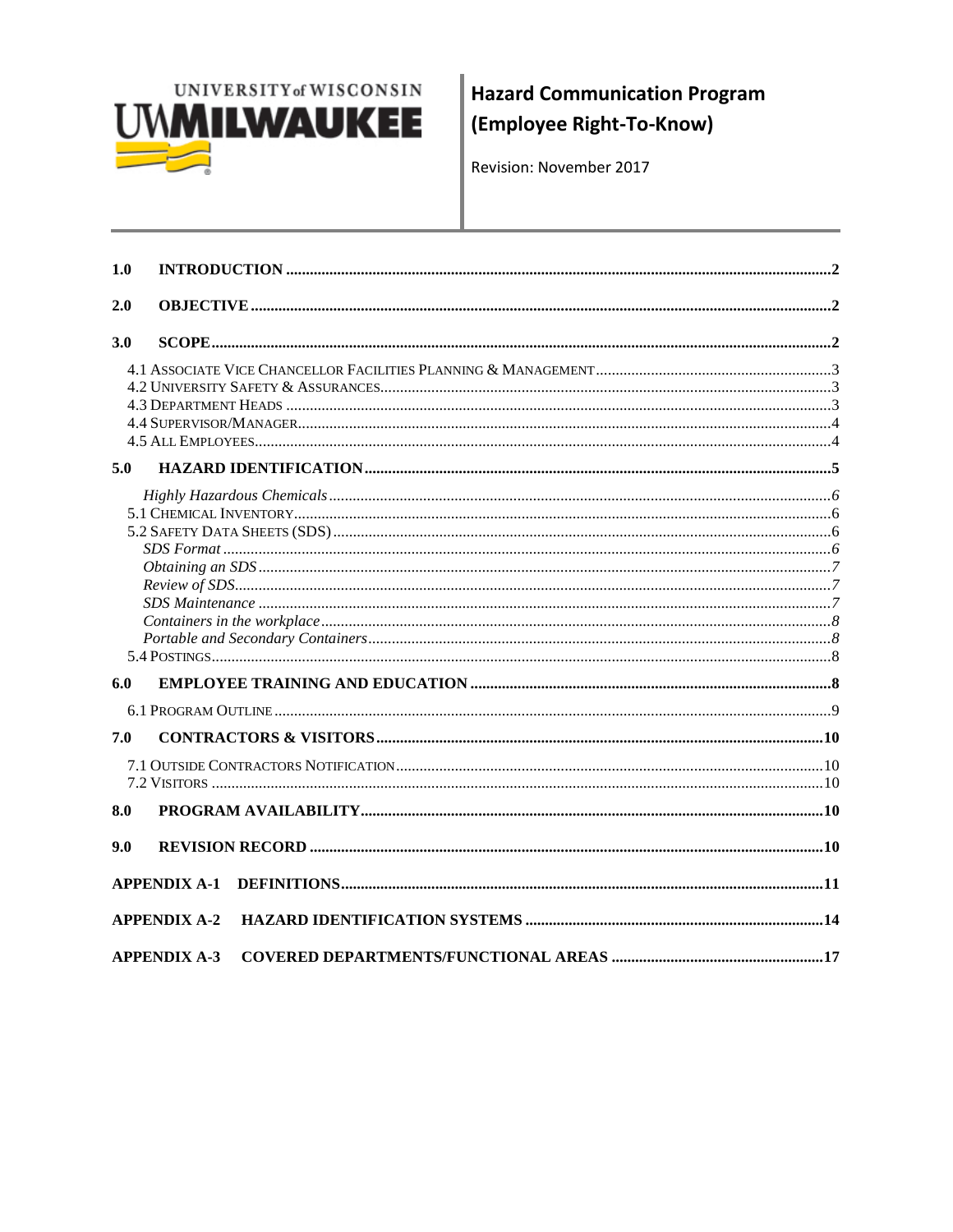# **Hazard Communication Program**

### **1.0 INTRODUCTION**

The management of the University of Wisconsin - Milwaukee (UWM) is committed to preventing accidents and ensuring the safety and health of our employees. We will comply with all applicable federal and state health and safety rules. Under this program employees are informed of the contents of the OSHA Hazard Communications Standard, the hazardous properties of chemicals with which they work, safe handling procedures and measures to take to protect themselves from these chemicals. These chemicals may be physical or health-related. This written hazard communication plan is available at the following location for review by all employees: Online - [http://www4.uwm.edu/usa/safety/chem/chemrtk.cfm#written](http://www4.uwm.edu/usa/safety/chem/chemrtk.cfm%23written) and by request from University Safety & Assurances - (414) 229-6339.

### **2.0 OBJECTIVE**

The objective of this program is to communicate to all UWM covered employees the hazards of the chemicals they work with and the necessary steps to prevent occupational injuries and illnesses related to chemical exposure.

#### **3.0 SCOPE**

This written program applies to all UWM employees and/or departments, not covered and managed under the UWM Chemical Hygiene program, where hazardous chemicals are known to be present both under normal conditions and in a foreseeable emergency.

See Appendix A-3 for list of departments/functional areas covered under the program.

The Hazard Communication Program has four major components:

- $\triangleright$  Container labeling and other forms of warning
- $\triangleright$  Safety Data Sheets (SDSs)
- $\triangleright$  Employee education and training:
- $\triangleright$  Written program and chemical inventory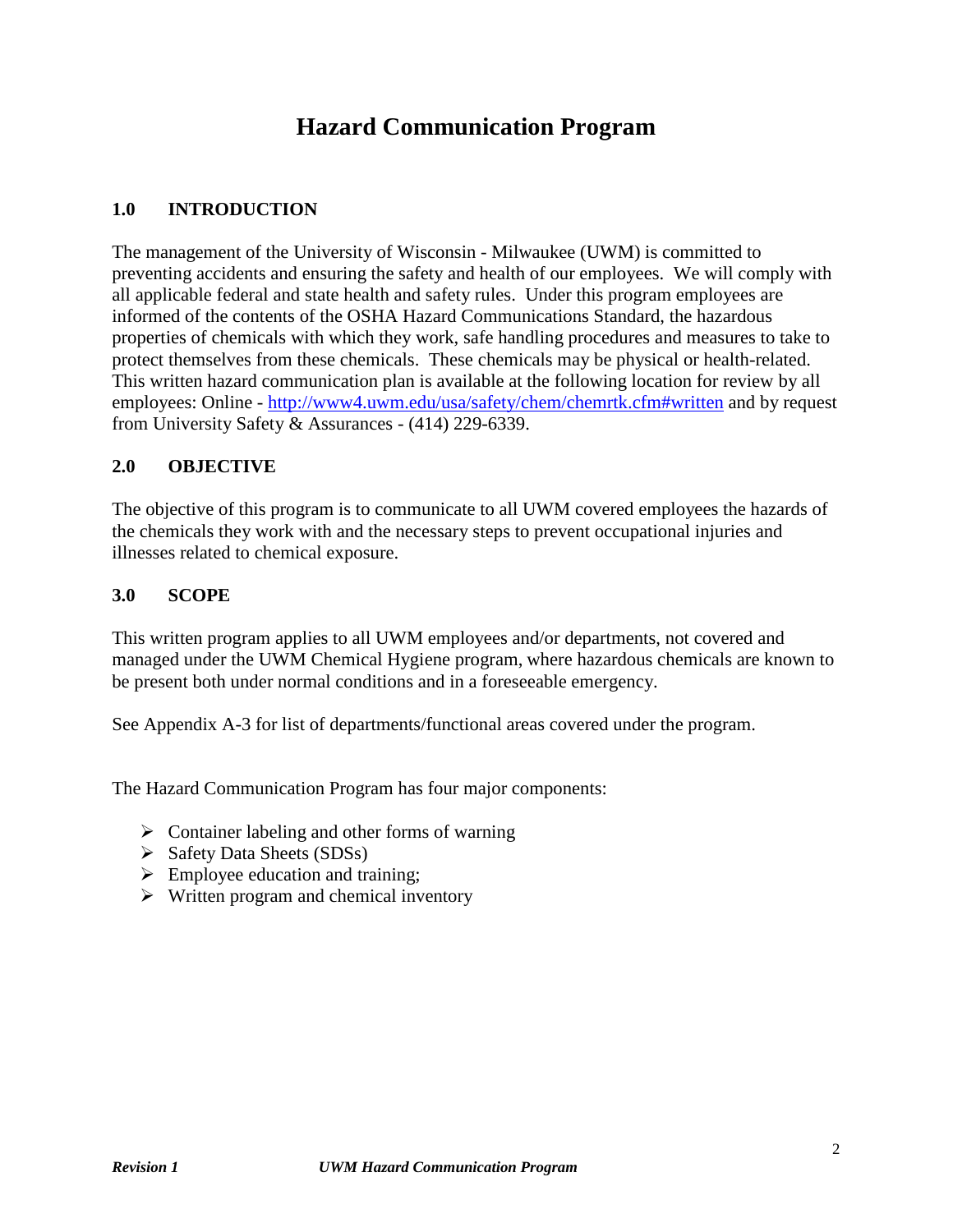### **4.0 PROGRAM RESPONSIBILITIES**

### **4.1 Associate Vice Chancellor Facilities Planning & Management**

- Ensure all management personnel are aware of and in compliance with this standard and the Hazard Communication Program.
- Support programs to enable and ensure compliance with the provisions of 29 CFR 1910.1200 (Hazard Communication Standard) and with all applicable state statutes and UWM policies.

### **4.2 University Safety & Assurances**

- **Provide Hazard Communication training for new UWM employees and maintain training** records.
- **Provide technical assistance/guidance to administrators, directors, managers, and/or** supervisors in developing and implementing Hazard Communication procedures and practices.
- Monitor legal requirements for changes with respect to the Hazard Communication Program and regulated substances.
- Assist directors, managers, supervisors, and/or employees in developing and implementing procedures for the use of protective equipment to protect employee health.
- Facilitate Chemical Safety Committee and Highly Hazardous Chemical Review & Purchasing process to manage hazardous materials and screen before introduction to campus for use.
- If needed, provide chemical and exposure information to Human Resources and/or a licensed physician necessary for medical consultations and examinations.
- Conduct annual audits, as necessary, to determine the effectiveness of the Hazard Communication Program and compliance with OSHA standards and UWM requirements.
- Review and update the site program at least annually.
- Provide technical assistance to assure proper disposal of chemicals in the facility.
- Coordinate on site emergency procedures and fire department activities related to hazardous chemicals.
- Maintain guidance materials for program on US&A section of the UWM web site.

### **4.3 Department Heads**

- Ensure supervisors are carrying out prescribed safety procedures.
- Ensure up-to-date records are maintained on training of all employees required to handle hazardous chemicals.
- **Maintain Standard Operating Procedures (SOPs) for chemical safety when hazardous** chemicals are used in the department.
- Contact University Safety & Assurances when initial plans are made to add/change the following systems (to ensure compliance OSHA, and EPA, and other regulatory requirements): ventilation, drains and piping, fire alarms, egress changes, safety equipment, chemical storage/use patterns.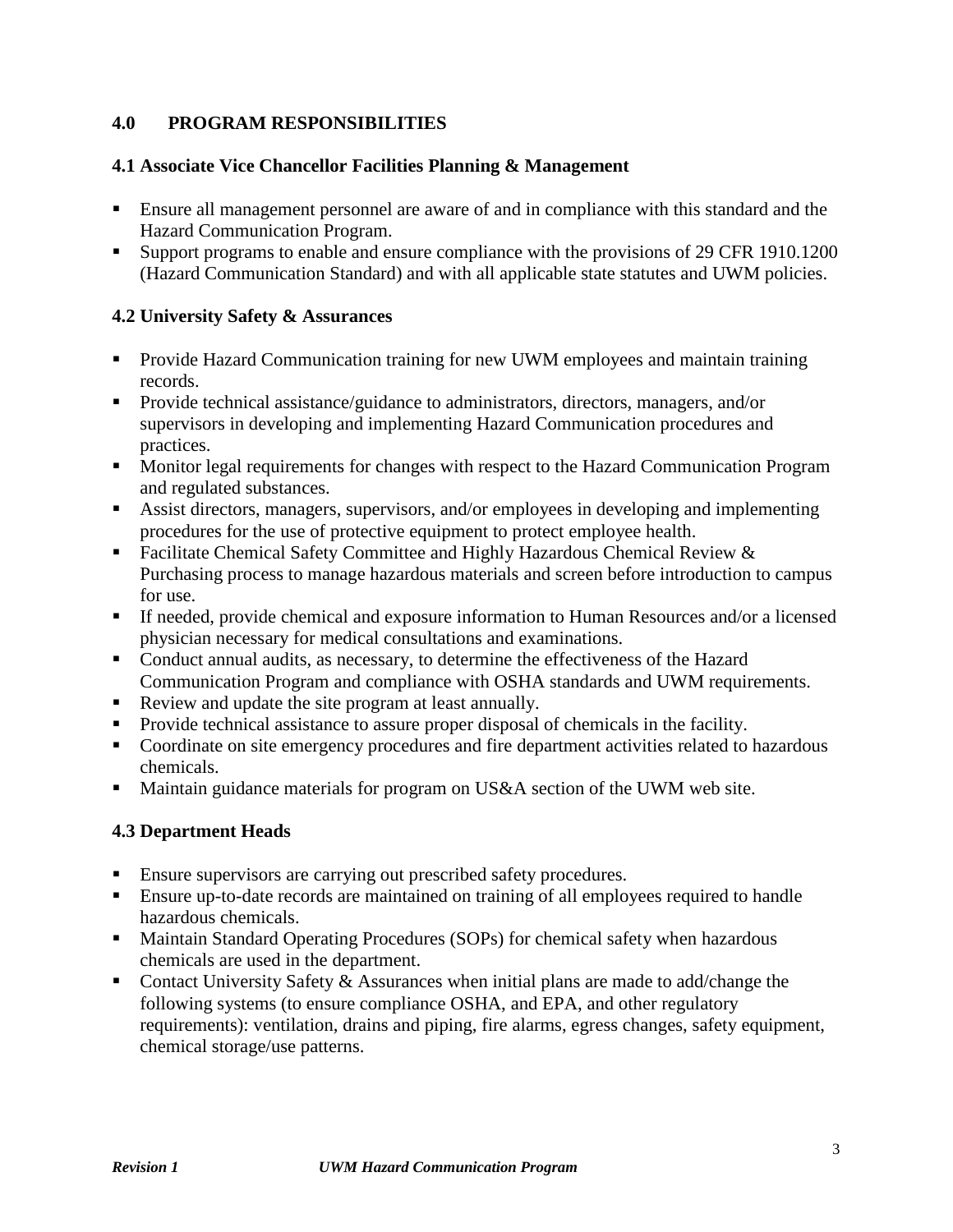### **4.4 Supervisor/Manager**

The individual department manager or supervisor is directly responsible for all health and safety conditions within each department. Ultimately, the responsibility for the Hazard Communication compliance rests with those individuals who supervise or manage employees handling hazardous chemicals (i.e. first-line supervisors). The supervisor shall enforce applicable safety and health rules:

- Identify the hazardous chemicals in the work area and maintain current chemical inventory
- Maintain Safety Data Sheets for each chemical on inventory
- Where required, develop SOPs, which address safe handling of hazardous chemicals in the department. (This includes updating SOPs as new chemical hazards are identified.)
- Assure initial Hazard Communication training is provided to new employees, and refresher (when new chemicals are introduced to the work area) training is provided to affected employees as needed.
- **Provide training of employees in safe handling of hazardous chemicals using established** SOPs and when SOPs are updated to reflect new hazards.
- Make sure that each employee is provided with, or has available, the necessary personal protective equipment and is instructed on work procedures to ensure safe practices and activities.
- See that each worker is using the appropriate protective devices before attempting any procedure in which there is a possibility of personal injury.
- If in doubt as to what protective devices to use, either consult the appropriate SDS or University Safety & Assurances.
- Make routine surveys of the work area to ensure proper labeling, clarity of labels and chemical handling
- Comply with chemical review procedure prior to introduction of new products/chemicals.
- Investigate the cause of any injury accident and file documentation in accordance with the site Accident Investigation Program.

### **4.5 All Employees**

- Follow established SOPs or site procedures when performing any work with hazardous chemicals.
- Know where the Hazard Communication Program, SDSs, and chemical inventory are kept in the department/facility.
- **Understand basic information provided on SDSs.**
- Know your role in emergency procedures.
- Know the emergency evacuation routes from the department/facility.
- Use engineering controls and personal protective equipment as required by SOPs and the PPE Program.
- When in doubt as to the safe and proper way to use equipment, or perform an operation, consult your supervisor.
- Store chemicals and solvents in properly designated areas segregated from incompatible chemicals or materials.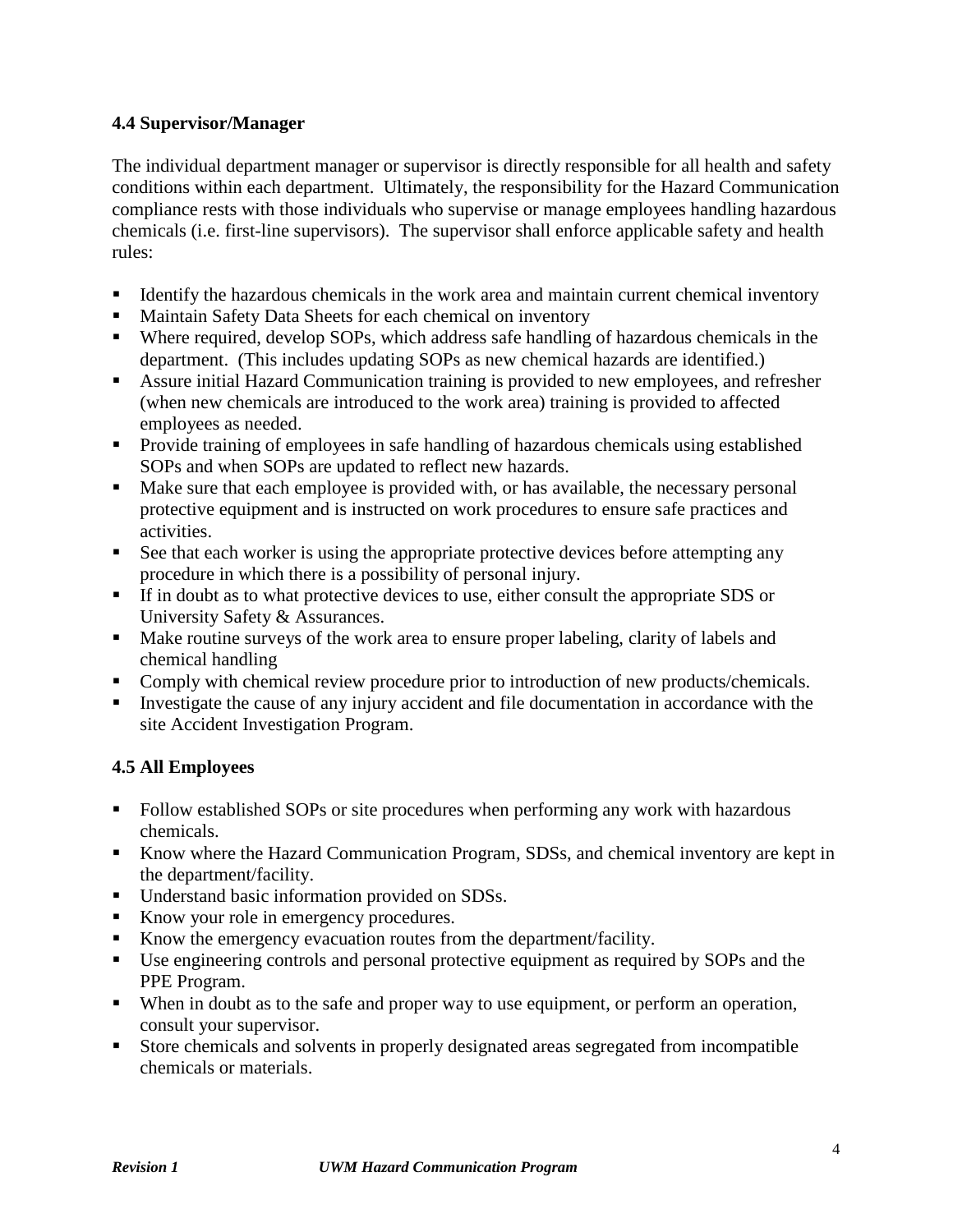- Assure all chemical containers are labeled and do not remove or deface labels on the containers.
- **Immediately inform your supervisor/manager of:** 
	- Any symptoms of overexposure possibly related to hazardous chemicals;
	- Any work-related injuries or accidents;
	- Missing labels on containers that you cannot correct;
	- Malfunctioning engineering controls or safety equipment.
	- Contact your Supervisor, your Human Resource Representative prior to, or immediately following a medical consultation or examination related to workplace chemical exposure.
	- Attend all Hazard Communication classroom training or complete all online Hazard Communication training.

# **5.0 HAZARD IDENTIFICATION**

The quality of the Hazard Communication Program depends on the adequacy and accuracy of the hazard determination. Chemical manufacturers, importers, and distributors have the primary responsibility for hazard determination, and are required to review available scientific evidence concerning the hazards of the chemicals they produce, import or distribute.

A chemical presents a health hazard if it is a toxic, poison, radioactive, irritant, carcinogen or has other known health effects. A chemical may present a physical hazard if it is combustible, flammable, explosive, pyrophoric, water reactive, or unstable. Compressed gases, oxidizers, and organic peroxides also present physical hazards.

To be considered a health hazard, a chemical need not necessarily present a significant risk of health impairment at levels of exposure foreseeable in the workplace. The Hazard Communication Standard considers a chemical to potentially present hazardous health effects if there is statistically significant evidence based on at least one study conducted in accordance with established scientific principles that acute or chronic health effects may occur in exposed employees.

For any chemical, which is purchased from any outside supplier, the manufacturer's or supplier's Safety Data Sheet (SDS) and label will be the principal source of hazard information.

UWM relies upon the hazard determination and the Material Safety Data Sheet supplied by the chemical manufacturer or distributor to determine the hazards of all the chemicals bought, used or stored in campus operations.

The chemicals found in the following listings of chemical substances will automatically be treated as hazardous:

- Occupational Safety and Health Administration (OSHA), 29 CFR Part 1910, Subpart Z, Toxic and Hazardous Substances.
- American Conference of Governmental Industrial Hygienists (ACGIH), Threshold Limit Values for Chemical Substances and Physical Agents in the Work Environment (latest edition).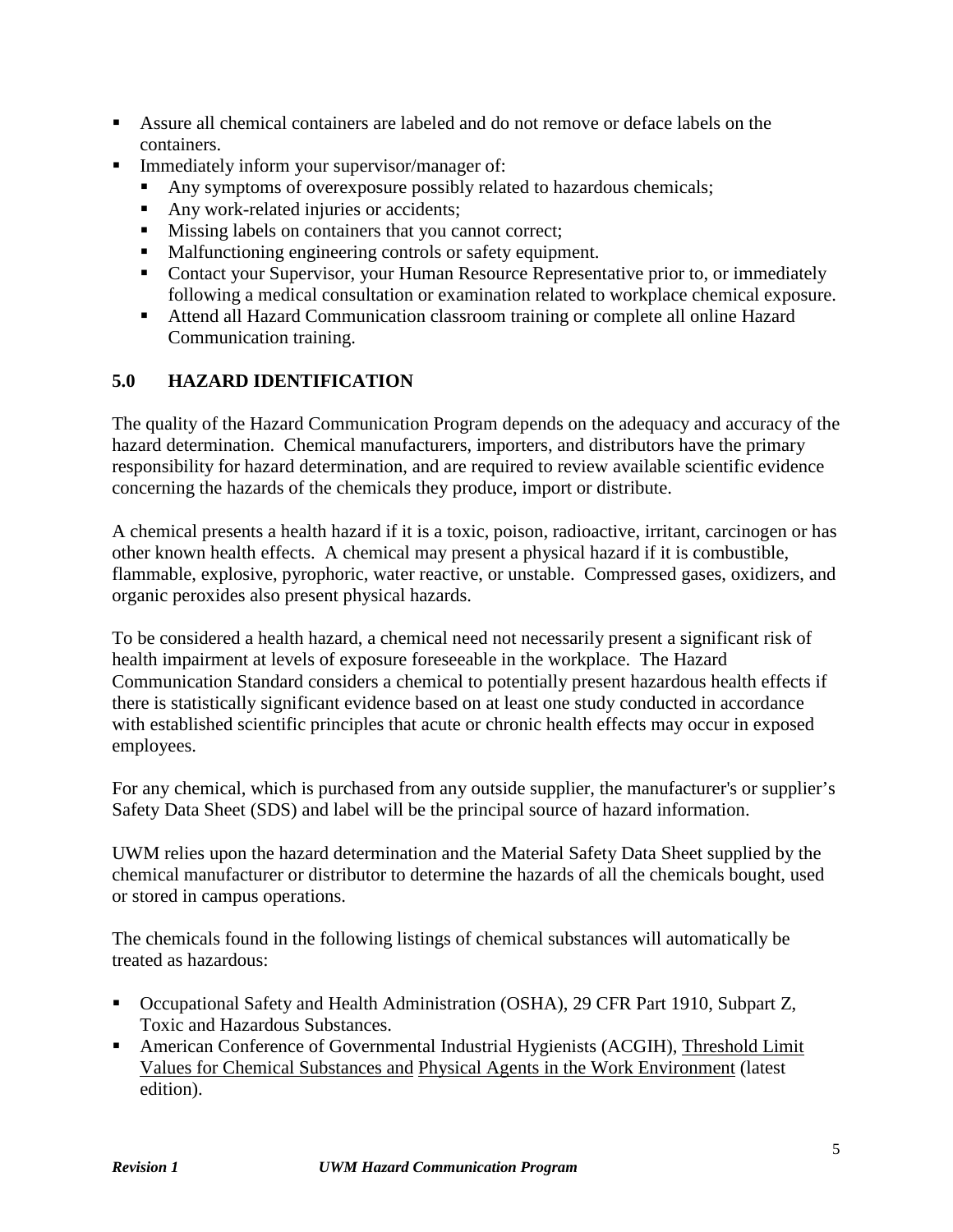The following sources shall be considered in determining if a chemical is a carcinogen or potential carcinogen:

- National Toxicology Program (NTP), Annual Report on Carcinogens (latest edition).
	- International Agency for Research on Cancer (IARC) Monographs (latest edition).

### *Highly Hazardous Chemicals*

The Highly Hazardous Chemical Review Process administered by the UWM Chemical Safety Committee ensures that employees working with potential or known carcinogenic and/or reproductive hazards or other high hazard chemicals are kept safe. Highly hazardous chemical purchase requests are screened and approved/rejected by the committee to assure the proper storage, handling, emergency, SOPs and training plans are in place prior to use by employees.

#### [UWM Chemical Safety Committee page link](http://uwm.edu/safety-health/chemical-safety-committee/)

#### **5.1 Chemical Inventory**

Each department will maintain a master chemical inventory list, and have a SDS on file for each chemical listed. Each list entry must identify the manufacturer and contain the product name listed on both the container label and SDS. The updated list will be kept in the front of the first volume of each set of SDSs. Employees in each department should be familiar with the location and use of the chemical inventory. Employees who have questions about the chemical inventory list should contact their immediate supervisor.

Physical inventory of all chemicals in the facility must be reviewed and updated on an annual basis by each department. If a chemical listed on the inventory does not have a corresponding SDS on file, it must be sought out from suppliers. If the SDS is not obtained, the chemical in question should be removed from use and disposed of per UWM waste procedures.

#### **5.2 Safety Data Sheets (SDS)**

#### *SDS Format*

Safety Data Sheets are written or printed material concerning product hazard determination, which are prepared and distributed with chemicals by chemical manufacturers and distributors. SDSs are written in English and contain the following information:

- Identity of the chemical as provided on the container label;
- **Physical and chemical characteristics of the material;**
- Physical hazards of the material;
- Health hazards of the material:
- $\blacksquare$  Primary route(s) of entry;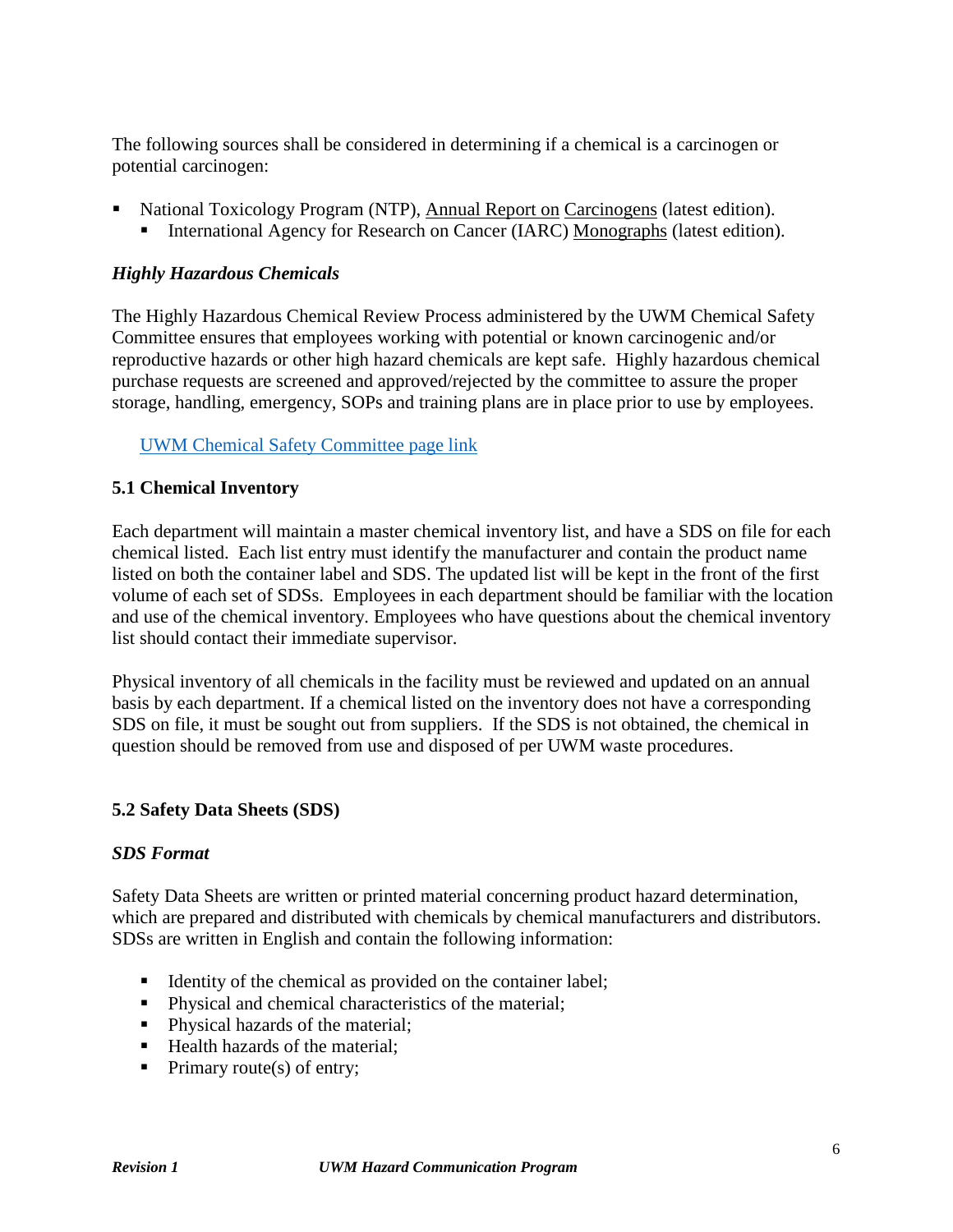- Exposure limits, Threshold Limit Value (TLV), OSHA Permissible Exposure Limit (PEL), or Supplier recommended limits;
- Whether the material or components have been found to be a potential carcinogen by the International Agency for Research on Cancer (IARC), National Toxicology Program (NTP), or by OSHA;
- Applicable precautions for safe handling and use;
- **Applicable control measures;**
- **Emergency and first-aid procedures;**
- Date of preparation or date of last change;
- Name, address and telephone number of the chemical manufacturer, importer, employer or other responsible party, who can provide additional information.

### *Obtaining an SDS*

The department manager and/or supervisor or their designee is responsible for obtaining updated (within 3 years of current date) SDS for the company. A SDS should be available for every hazardous chemical listed on the inventory list. In the event an SDS is not available, a search for the information will be made (internet search, e-mail request, etc.).

### *Review of SDS*

The department manager and/or supervisor is responsible for reviewing all incoming data sheets for new and significant health/safety information. Appropriate measures can then be taken to inform affected employees.

If deficiencies exist or additional information is needed concerning SDSs, the chemical manufacturer or supplier will be contacted to obtain necessary information.

#### *SDS Maintenance*

The department or division designee is responsible for maintaining the SDS.

If SDS are not available or new chemicals in use do not have SDS, employees should contact their supervisor.

Note: *SDSs will be maintained in accordance with 29 CFR 1910.1020 – Subpart C – General Safety and Health Provisions – "Access to Employee Exposure and Medical Records." Paragraph (d) Preservation of Records; (1) (11)(A)&(B), Material Safety Data Sheets; and paragraph (c)(5)(iv). Records Concerning the Identity of a Substance or Agent need not be retained for any specific period, as long as some record of the identity (chemical name if known) of the substance or agent, where it is used, and when it was used are retained for at least thirty (30) years.*

### **5.3 Precautionary Labeling**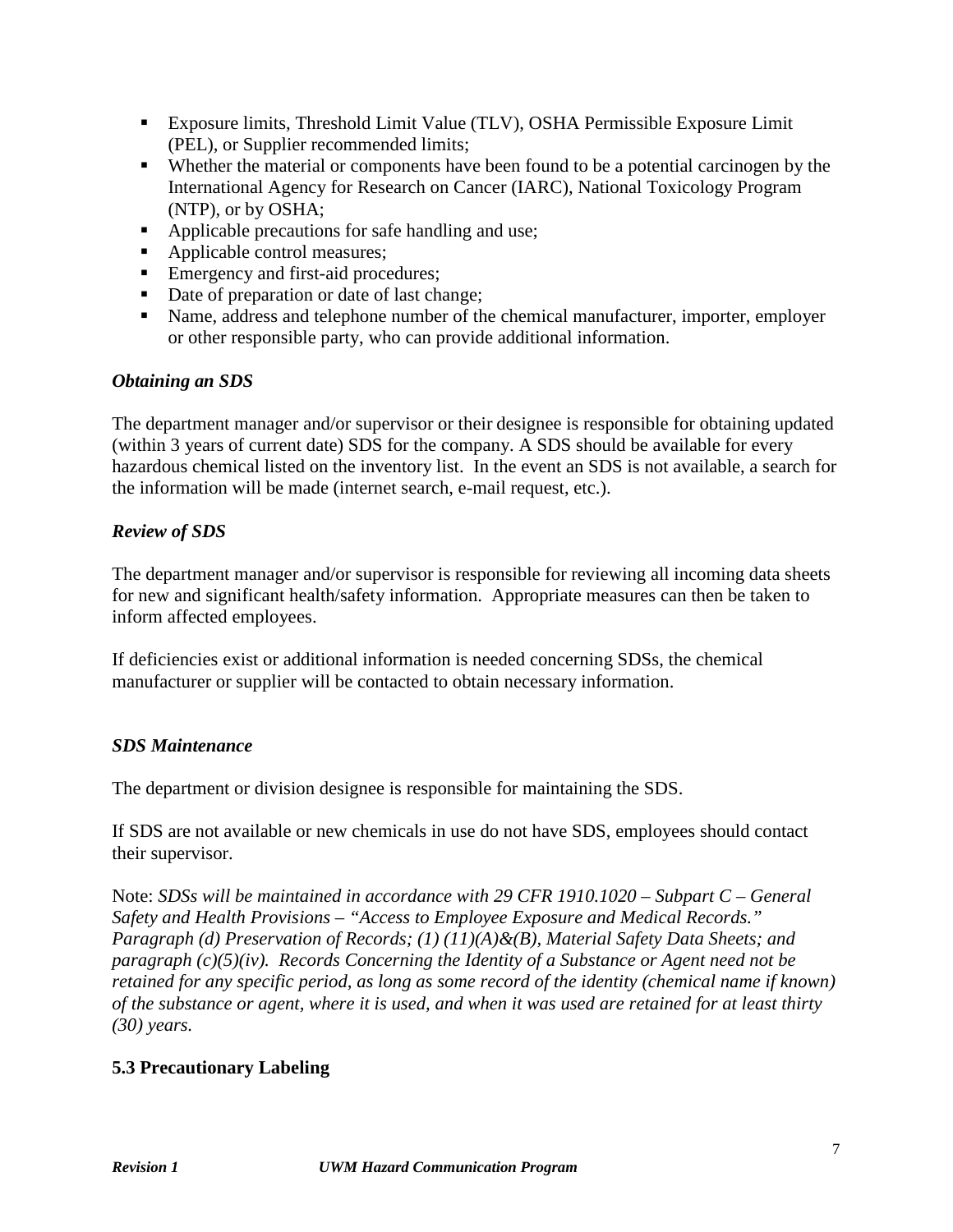### *Containers in the workplace*

Labels are designed to provide information to employees concerning the hazards of various chemicals. Therefore, it is important that hazardous chemicals remain in properly labeled containers. The Hazard Communication Standard requires that workplace containers with hazardous products be labeled legibly, in English, with the contents and appropriate hazard warnings prominently displayed as part of the label. As a minimum, each label must contain the following:

- Identification of the material in the container (chemical name and constituents).
- Appropriate physical and health hazard warnings including target organ effects.
- Name and address of chemical manufacturer, importer, or the responsible party (applies only to manufacturers' labels. Secondary containers must contain the product and/or chemical name and primary hazards).

All labels on incoming chemicals must not be defaced in any way. Observation or other detection of defaced labels must be immediately reported to supervision so that appropriate labels can be applied.

Labels may be replaced if damaged, worn or accidentally removed. Any container with a missing or defaced label will be removed by the supervisor or operator and not returned until the condition has been rectified.

#### *Portable and Secondary Containers*

All portable and secondary containers of hazardous chemicals require labeling. The exception to this policy: portable containers of hazardous chemicals do not have to be labeled if they contain chemicals transferred from a labeled container, and are intended only for the immediate use by and remain in the constant control of the employee who performs the transfer. All other containers and usage will require labeling. The employee who uses the portable or secondary container is responsible for placing the label on the container.

At minimum, the label must contain the product name that matches the original manufacture's label, and the primary hazard (i.e. flammable, corrosive, toxic, etc.).

Employees who have questions about the precautionary labeling system should contact their supervisor.

#### **5.4 Postings**

The entrances to all work areas where hazardous chemicals are present are to be posted with appropriate warnings signs or placards.

### **6.0 EMPLOYEE TRAINING AND EDUCATION**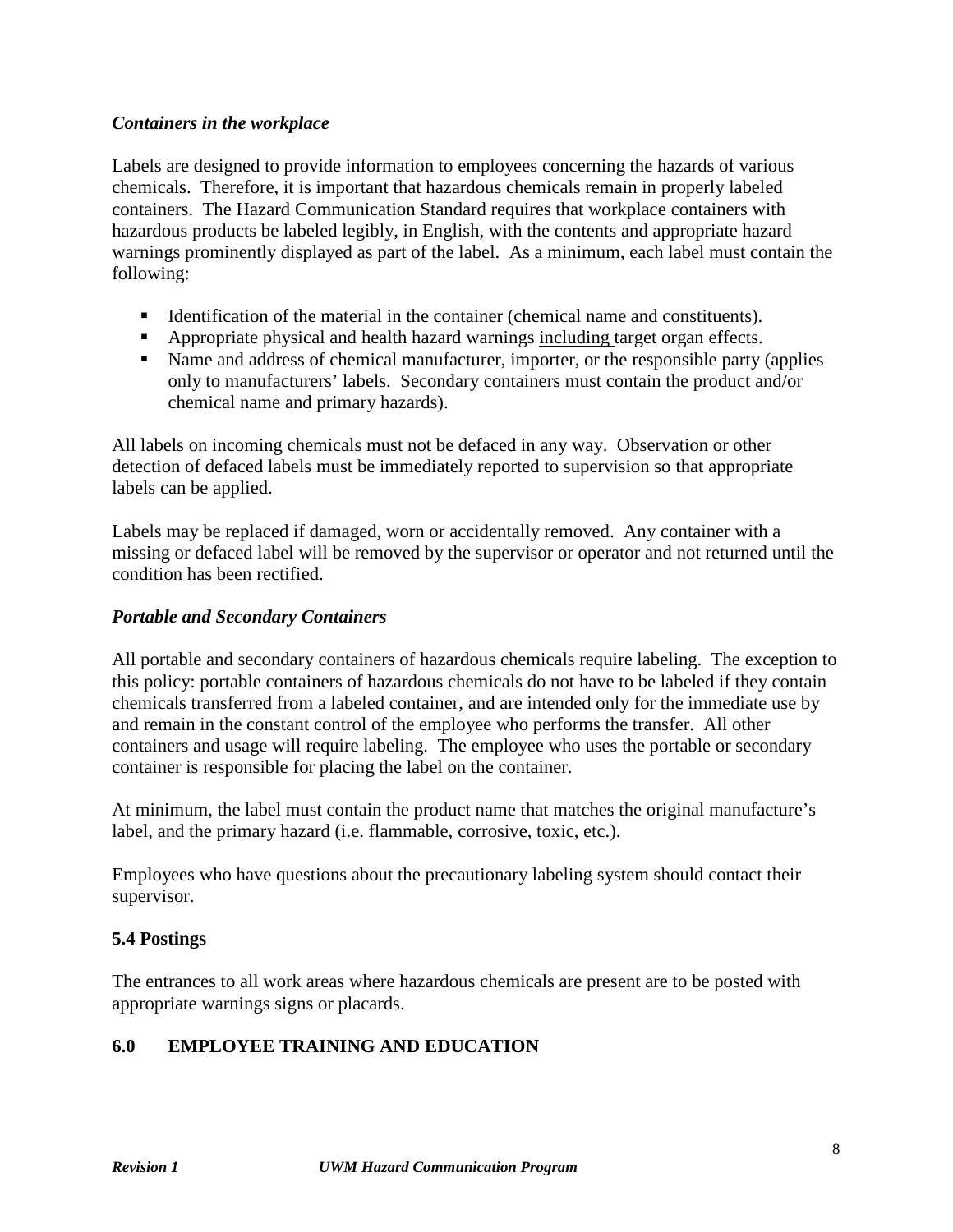UWM employees covered by the Hazard Communication Standard will receive Hazard Communication awareness training and information at the time of hire and refresher training as required thereafter. In addition, employees will also receive department-specific hazard training initially, upon transfer to different job function, and as hazards change in their work area. The training curriculum will vary depending upon actual job functions and or assignments.

## **6.1 Program Outline**

Employee hazard communication awareness will include initial training for new employees and continuing education for all covered employees. The continuing education will be conducted prior to introducing a new chemical hazard into a department, when an employee is re-assigned to another affected department and during the annual refresher training.

The initial training curriculum will include at least the following:

- An orientation to the UWM Hazard Communication Program
- Definition of the legal and UWM requirements
- How to recognize a hazard or detect the presence or release of a chemical
- Overview of chemicals present in the employee's work areas and the associated hazards
- Access to and how to read an SDS
- Labeling requirements
- **Procedures to follow in the event of exposure to chemicals**

The department Manager or Supervisor is responsible for providing employees with departmentspecific initial, job transfer and hazard change training.

Department specific hazard communication training curriculum will include the following:

- Chemicals used within the department and their associated hazards
- **Personal protective equipment available and its use in protecting against specific hazards**
- Emergency first aid procedures and equipment (eye wash and shower facilities) use and locations
- Labeling requirements and responsibilities

Initial training will be documented and maintained by US&A. All training documentation will be maintained for a minimum of 30 years.

Effective employee training and education is the most critical component of the hazard communication program. A properly conducted training program will insure that employees are aware of hazards in the workplace and appropriate control measures to protect themselves.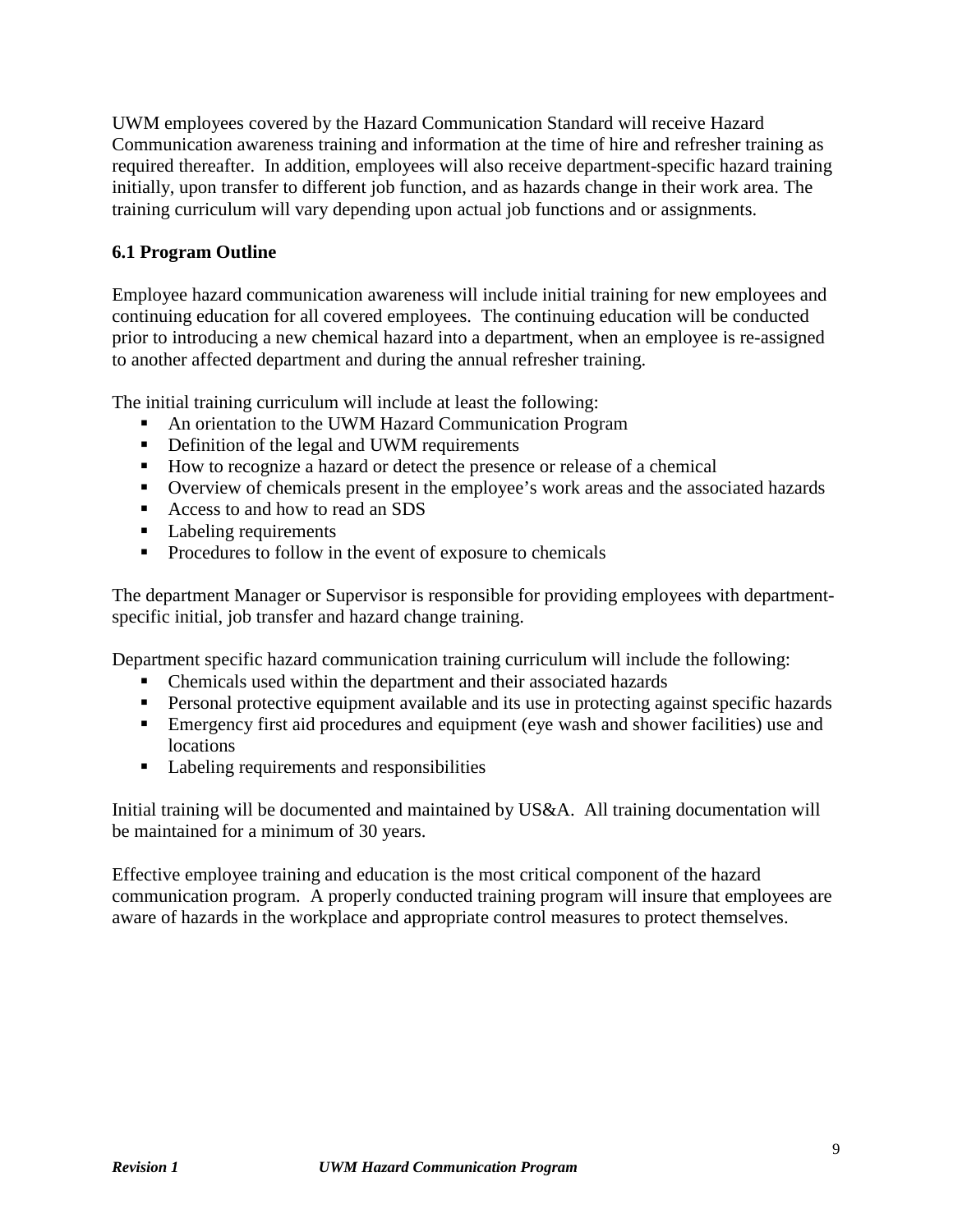### **7.0 CONTRACTORS & VISITORS**

#### **7.1 Outside Contractors Notification**

The UWM contact/hiring personnel and/or area supervisor **shall review** any specific hazards in the work area(s) with the contractor's job supervisor and provide any requested SDSs. The contractor job supervisor is **required** to provide both the UWM contact and US&A with their SDSs for **any** hazardous materials they may bring on site or use on site during their job assignment. If the contractor introduces a new hazard, affected employees will be trained by their supervisor.

### **7.2 Visitors**

Visitors to areas where hazardous chemicals are used or stored shall be advised by the escorting Supervisor or UWM employee of the health and physical hazards and the necessary precautions in the work area.

### **8.0 PROGRAM AVAILABILITY**

Copies of this written program will be made available during training or upon request. Employees who wish to review the Hazard Communication Program are encouraged visit the [UWM US&A web page](http://uwm.edu/safety-health/chemrtk/) or contact their supervisor.

Questions regarding the contents of this program should be directed to the department supervisor or the E&S Engineer.

#### **9.0 REVISION RECORD**

| <b>Date</b> | <b>Revision</b> | <b>Reviewed By</b> | <b>Description of</b>                    |
|-------------|-----------------|--------------------|------------------------------------------|
|             |                 |                    | <b>Revision</b>                          |
| 11/15/17    | Rev. 1          | J. Reick           | Major revision/recreation<br>of document |
|             | Rev. 2          |                    |                                          |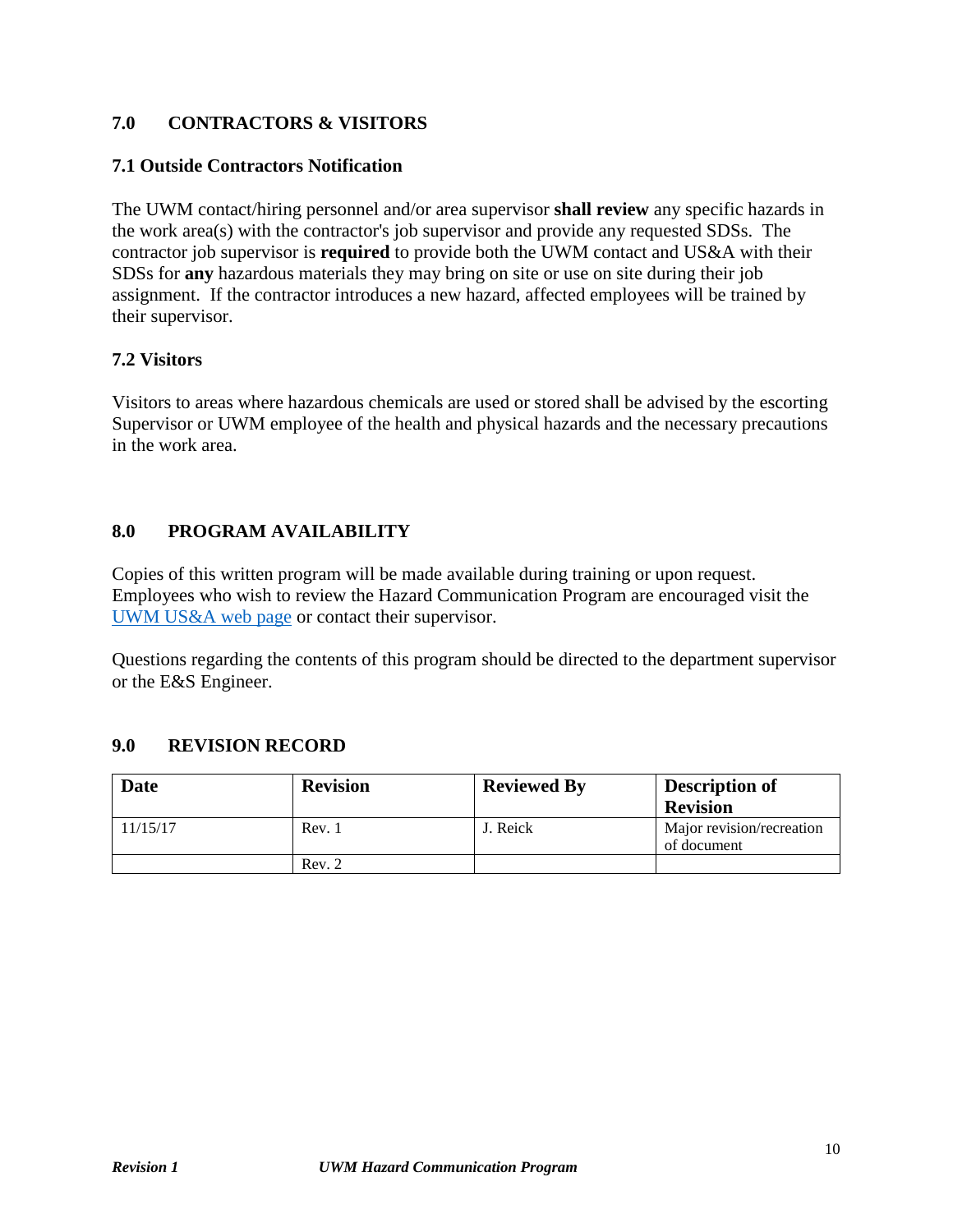## **APPENDIX A-1 Definitions**

**Affected employee:** Any employee who may be exposed to hazardous chemicals under normal operating conditions or in foreseeable emergencies. Workers such as office workers who encounter hazardous chemicals only in non-routine isolated instances are not covered.

**Chemical:** Any element, chemical compound or mixture of elements and/or compounds.

**Chemical manufacturer:** An employer with a workplace where chemical(s) are produced for use or distribution.

**Chemical name:** The scientific designation of a chemical in accordance with the nomenclature system developed by the International Union of Pure and Applied Chemistry, (IUPAC), or the Chemical Abstract Service, (CAS), rules of nomenclature, or a name which will clearly identify the chemical for the purpose of conducting a hazard evaluation.

**Combustible liquid:** Any liquid having a flashpoint at or above 100<sup>o</sup> F but below 200<sup>o</sup> F except any mixture having components with flashpoints of 200<sup>o</sup> F or higher, the total volume of which make up 99% or more of the total volume of the mixture.

**Compressed gas:** A gas or mixture of gases having, in a container, an absolute pressure exceeding 40 psi at 70o F.

**Container:** Any bag, barrel, bottle, box, can, cylinder, drum, reaction vessel, storage tank, or the like that contains a hazardous chemical.

**Distributor:** A business other than a chemical manufacturer or importer, which supplies hazardous chemicals to other distributors or to employers.

**Employee:** A worker who may be exposed to hazardous chemicals under normal operating conditions or in foreseeable emergencies.

**Employer:** A person engaged in a business where chemicals are either used, distributed or are produced for use or distribution, including a contractor or subcontractor.

**Exposure or exposed:** Any employee or contractor who is subjected to a hazardous chemical in the course of employment through any route of entry; inhalation, ingestion, skin contact, animal bites, injection, or absorption.

**Flashpoint:** The minimum temperature at which a liquid gives off a vapor in sufficient concentration to ignite.

**Flammable:** A chemical that falls into one of the following categories: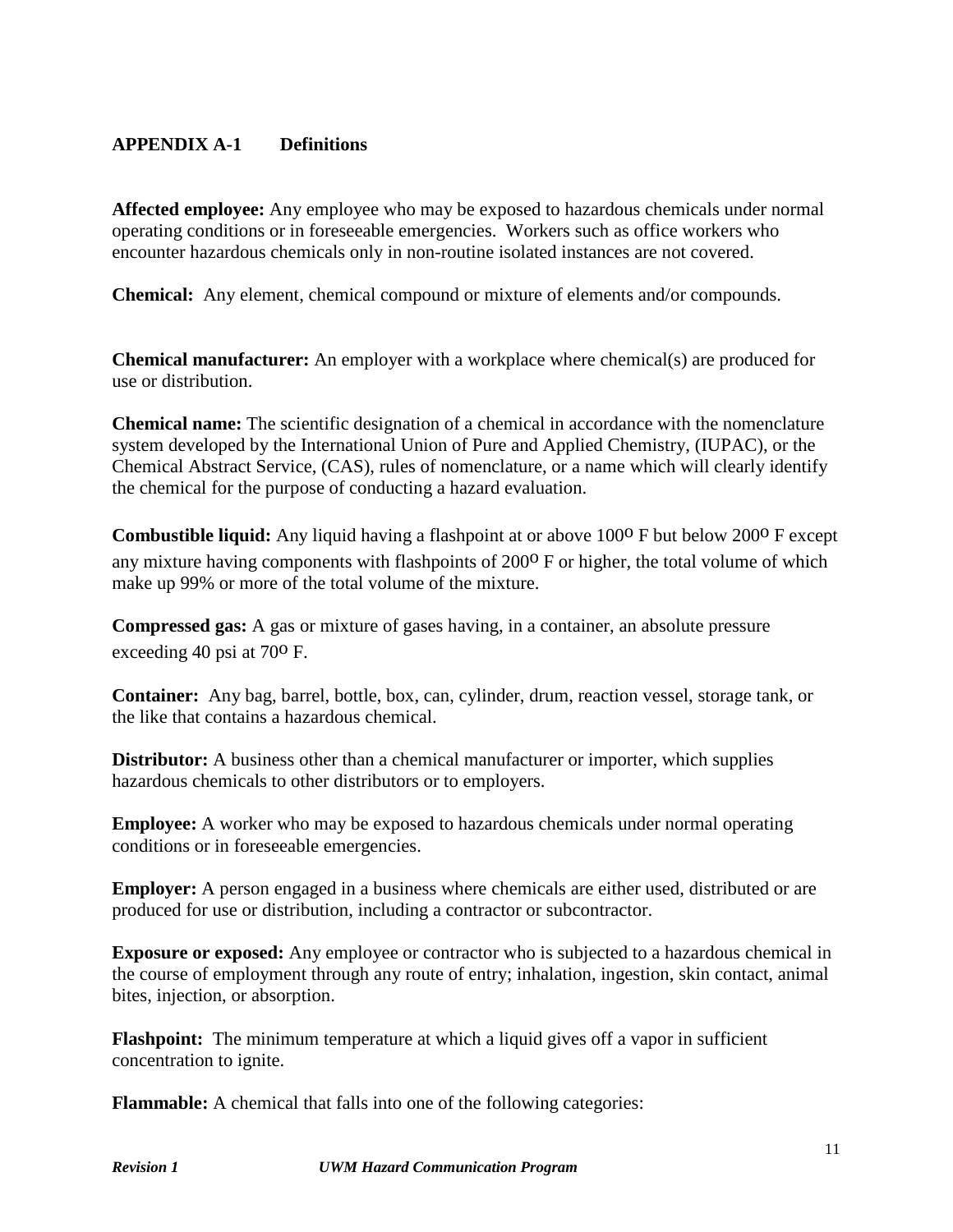**Aerosol, flammable:** When tested by the method described in 10 CFR 1500.45 yields a flame projection exceeding 10 inches at full valve opening, or a flashback at any degree of valve opening.

**Gas, flammable:** A gas that, at ambient temperature and pressure, forms a flammable mixture with air at a concentration of 13% by volume or less.

Liquid, flammable: Any liquid having a flashpoint below 100<sup>o</sup> F.

**Solid, flammable:** A solid other than a blasting agent or explosive that is liable to cause fire through friction, absorption of moisture, spontaneous chemical change, or retained heat from manufacturing or processing, or which can be ignited readily and when ignited burns so vigorously and persistently as to create a serious hazard.

**Foreseeable emergency:** Any potential occurrence such as, but not limited to, equipment failure, rupture of containers, or failure of control equipment which could result in an uncontrolled release of a hazardous chemical into the workplace.

**Hazardous chemical:** Any chemical which is a physical hazard or a health hazard.

**Hazard warning:** Any words, pictures, symbols, or combination thereof appearing on a label or other appropriate form of warning which convey the hazards of the chemical(s) in the container(s).

**Health hazard:** A chemical for which there is statistically significant evidence based on at least one study conducted in accordance with established scientific principles that acute or chronic health effects may occur in exposed employees.

**Highly Hazardous Chemical**: Carcinogens, toxic or highly toxic agents, reproductive toxins, or any chemical the UWM Chemical Safety Committee has identified as requiring additional review.

**Identity:** Any chemical or common name which is indicated on the SDS for the chemical. The identity used shall permit cross-references to be made among the required list of hazardous chemicals, the label and the SDS.

**Immediate use:** The hazardous chemical will be under the control of and used only by the person who transfers it form a labeled container and only within the work shift in which it is transferred.

**Importer:** The first business with employees within the Customs Territory of the United States which receives hazardous chemicals produced in other countries for the purpose of supplying them to distributors or employers within the United States.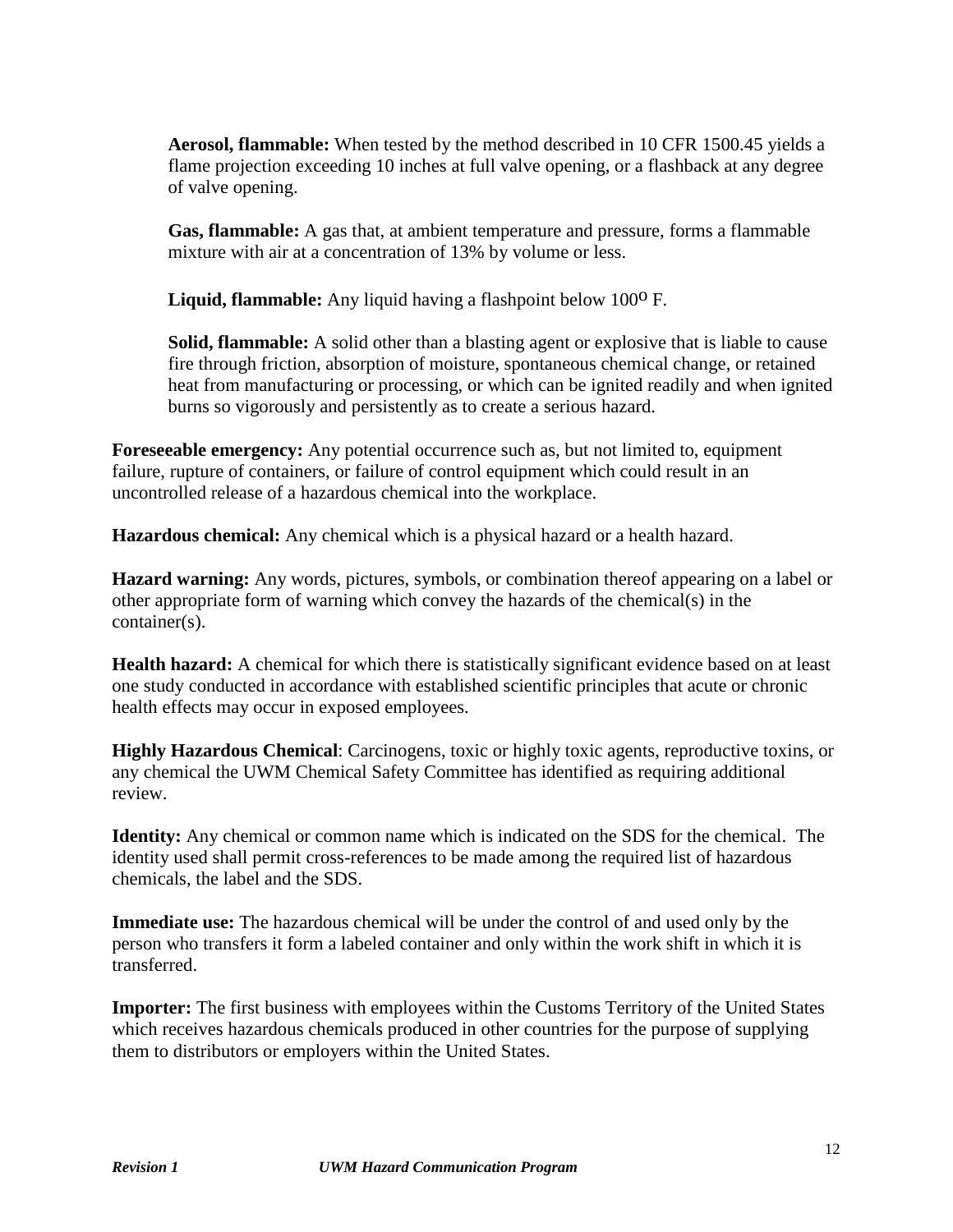Label: Any written, printed, or graphic material displayed on or affixed to containers of hazardous chemicals

**Physical hazard:** When there is scientifically valid evidence the chemical is flammable, a combustible liquid, a compressed gas, an explosive, an organic peroxide, an oxidizer, a pyrophoric, an unstable reactive or water reactive.

**Portable or Secondary Container:** Container filled from original manufacturers packaging (examples: spray bottle, jerry can, bucket, oil can)

**Safety Data Sheets (SDS)** *previously called Material Safety Data Sheets***:** Written or printed material concerning a hazardous chemical.

**Specific chemical identity:** The chemical name, Chemical Abstract Service (CAS) Registry Number, or any other information that reveals the precise chemical designation of the substance.

**Trade secret:** Any confidential formula, pattern, process, device, information, or compilation of information (including chemical name or other unique chemical identifier) that is used in an employer's business, and that gives the employer an opportunity to obtain an advantage over competitors who do not know or use it.

**Work area:** A room or defined space in a workplace where hazardous chemicals are produced or used and where employees are present.

**Workplace:** An establishment at one geographical location containing one or more work areas.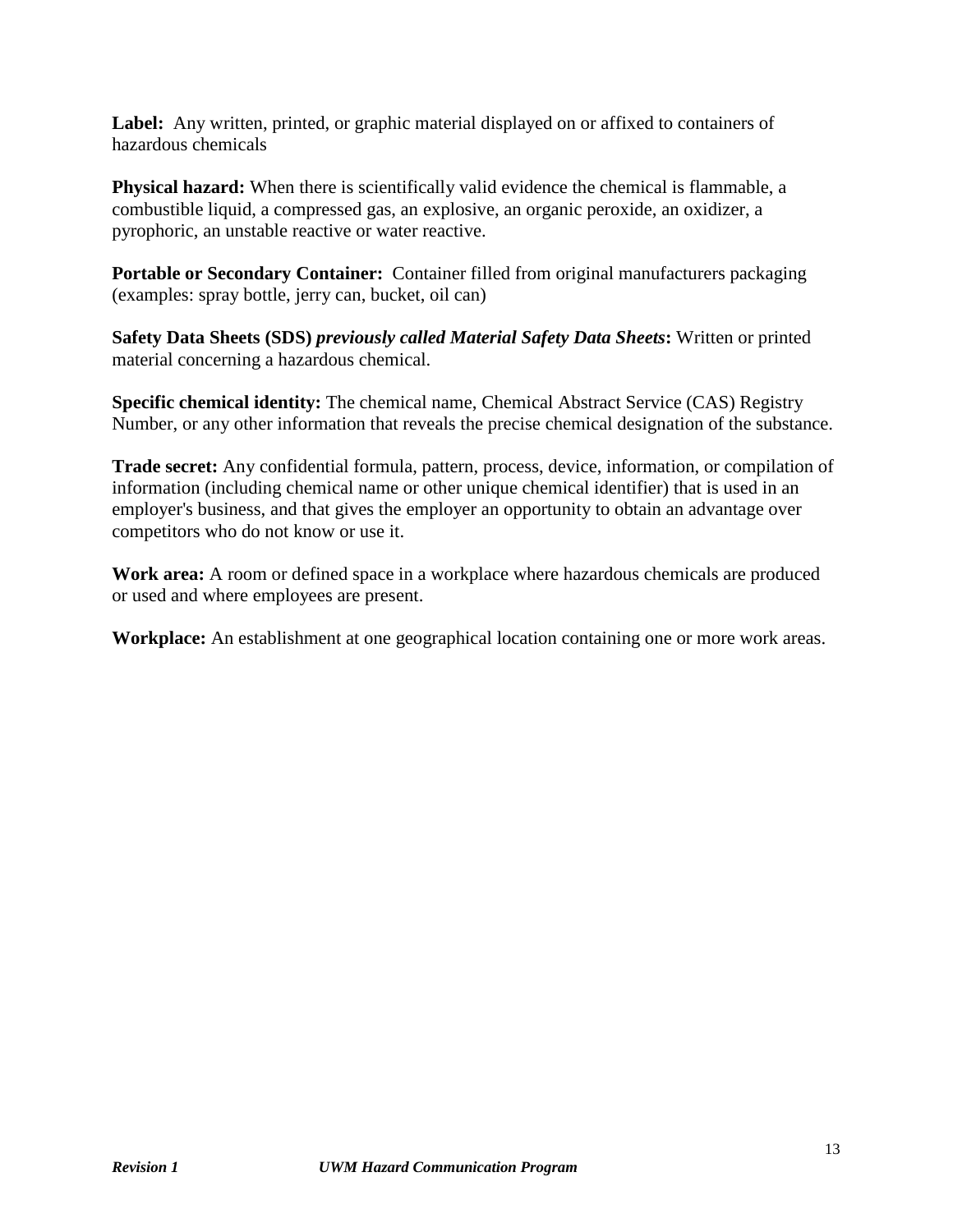## **Appendix A-2 Hazard Identification Systems**

The NFPA diamond hazard identification system may be used on containers to convey hazards. This system rates the flammability, health and reactivity hazards of a material from 0-4, with 4 being the highest. Described below is a summary of the ratings.



### **Flammability hazard rating - RED Diamond**

| 0 Minimal Hazard  | Materials that are normally stable and will not burn unless heated         |
|-------------------|----------------------------------------------------------------------------|
| 1 Slight Hazard   | Materials that must be preheated before ignition will occur. Flammable     |
|                   | liquids in this category will have flash points (the lowest temperature at |
|                   | which ignition will occur) at or above 220 F.                              |
| 2 Moderate Hazard | Materials that must be moderately heated before ignition will occur.       |
|                   | Including flammable liquids with flash points at or above 100 F and below  |
|                   | 200 F.                                                                     |
| 3 Serious Hazard  | Materials capable of ignition under normal temperature conditions,         |
|                   | including flammable liquids with flash points below 73 F and boiling       |
|                   | points above 100 F as well as liquids with flash points between 73 F and   |
|                   | 100 F.                                                                     |
| 4 Severe Hazard   | Very flammable gases or very volatile flammable liquids with flash points  |
|                   | below 73 F and boiling points below 100 F.                                 |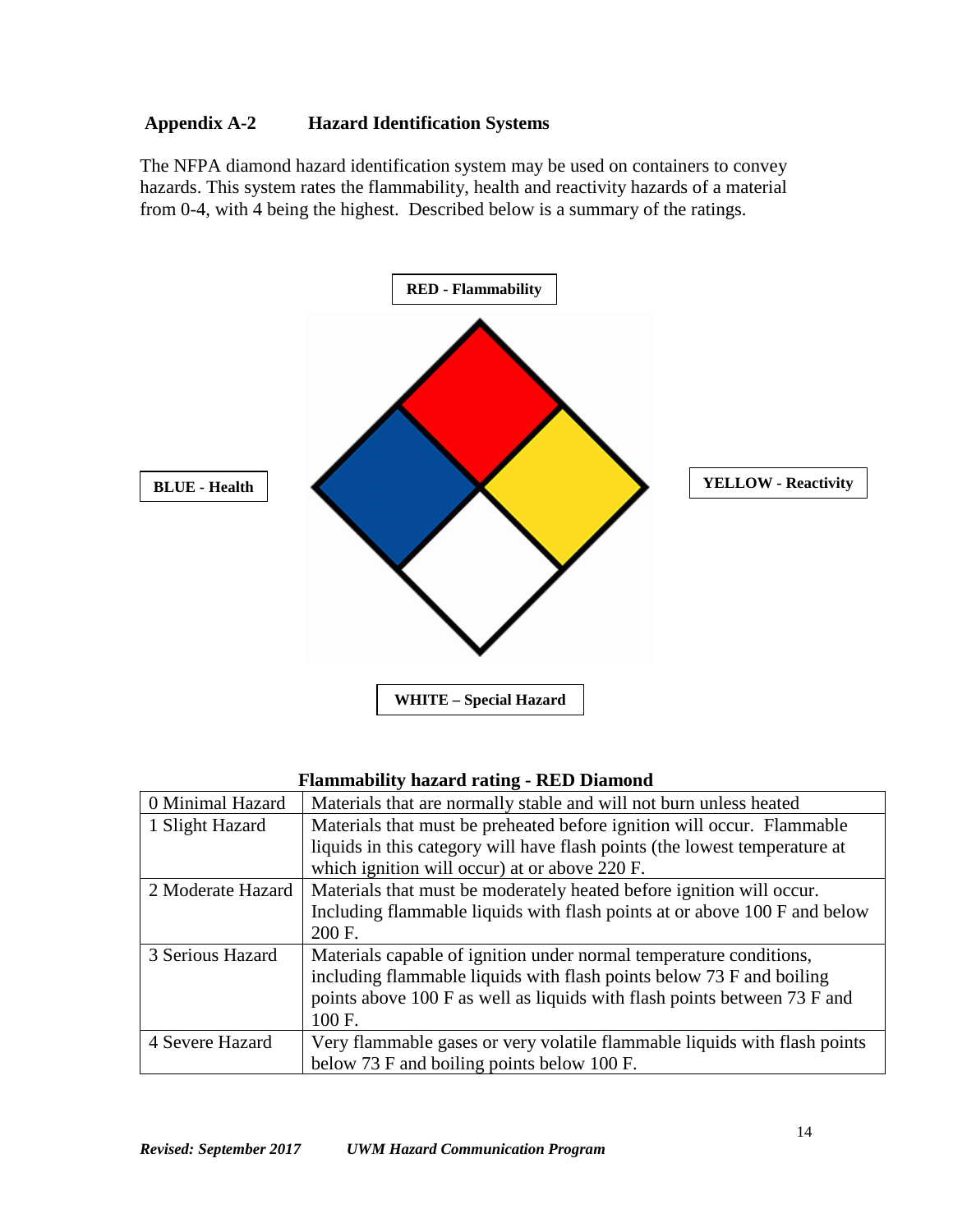| Ticanii Tiazaru Kanngs – Diuc Diamonu |                                                                             |  |  |  |
|---------------------------------------|-----------------------------------------------------------------------------|--|--|--|
| 0 Minimal Hazard                      | Materials that, on short exposure, are unlikely to cause injury.            |  |  |  |
| 1 Slight Hazard                       | Materials that, on short exposure, could cause irritation, but only minor   |  |  |  |
|                                       | residual injury.                                                            |  |  |  |
| 2 Moderate Hazard                     | Materials that, on intense or short exposure, could cause temporary         |  |  |  |
|                                       | incapacitation or possible residual injury. This material would be          |  |  |  |
|                                       | considered by OSHA as toxic for skin and oral exposure.                     |  |  |  |
| 3 Serious Hazard                      | Materials that, on short exposure, could cause serious or temporary injury. |  |  |  |
|                                       | This material would be considered by OSHA as highly toxic by oral           |  |  |  |
|                                       | exposure, and toxic by skin and inhalation exposure.                        |  |  |  |
| 4 Severe Hazard                       | Materials that, on very short exposure, could cause death or major residual |  |  |  |
|                                       | injury. This material would be considered as highly toxic by OSHA for all   |  |  |  |
|                                       | routes of exposure.                                                         |  |  |  |

### **Health Hazard Ratings – Blue Diamond**

(See Attachment 2 for the relationship of how an OSHA toxic and highly toxic fit into the NFPA rating system)

| Rudu vity tiazal u Rathig — Tulo w Diamonu |                                                                              |  |  |
|--------------------------------------------|------------------------------------------------------------------------------|--|--|
| 0 Minimal Hazard                           | Materials that are normally stable, even under fire conditions, and will not |  |  |
|                                            | react with water.                                                            |  |  |
| 1 Slight Hazard                            | Materials that are normally stable but can become unstable at high           |  |  |
|                                            | temperatures and pressures. These materials may react with water but they    |  |  |
|                                            | will not release energy violently.                                           |  |  |
| 2 Moderate Hazard                          | Materials that in themselves are not normally unstable and will readily      |  |  |
|                                            | undergo violent chemical change but will not detonate. These materials       |  |  |
|                                            | may also react with water.                                                   |  |  |
| 3 Serious Hazard                           | Materials that are readily capable of detonation or explosive reaction but   |  |  |
|                                            | require a strong initiating source or must be heated under confinement       |  |  |
|                                            | before initiation; or materials that react explosively with water.           |  |  |
| 4 Severe Hazard                            | Materials that are readily capable of detonation or explosive decomposition  |  |  |
|                                            | at normal temperatures and pressures.                                        |  |  |

# **Reactivity Hazard Rating – Yellow Diamond**

The **White Diamond** is reserved for special hazards and may contain graphics to convey hazards such as explosive, water reactive, corrosive, etc. Graphics or text may be used.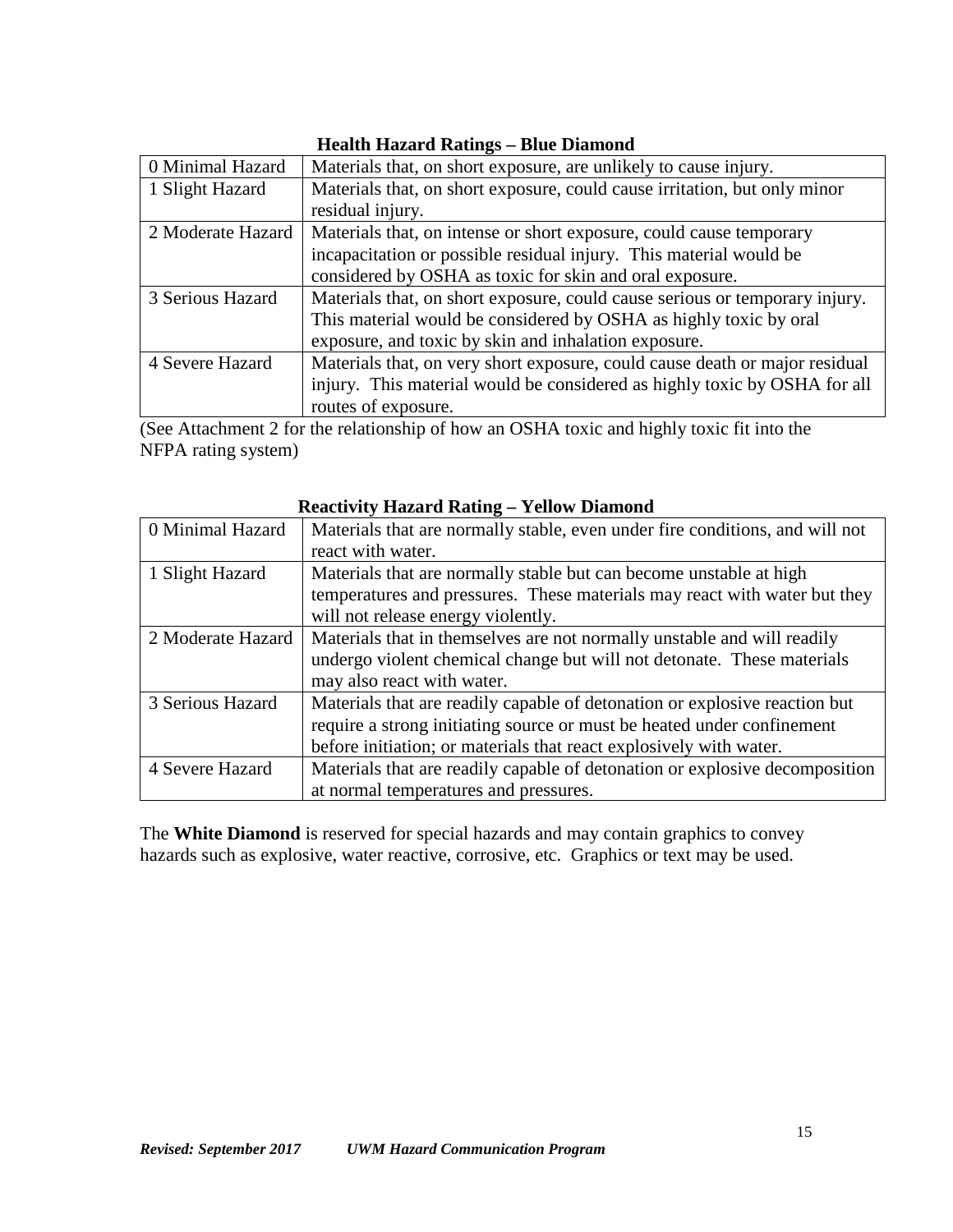

#### **Globally Harmonized pictograms used to denote hazards or chemical labels:**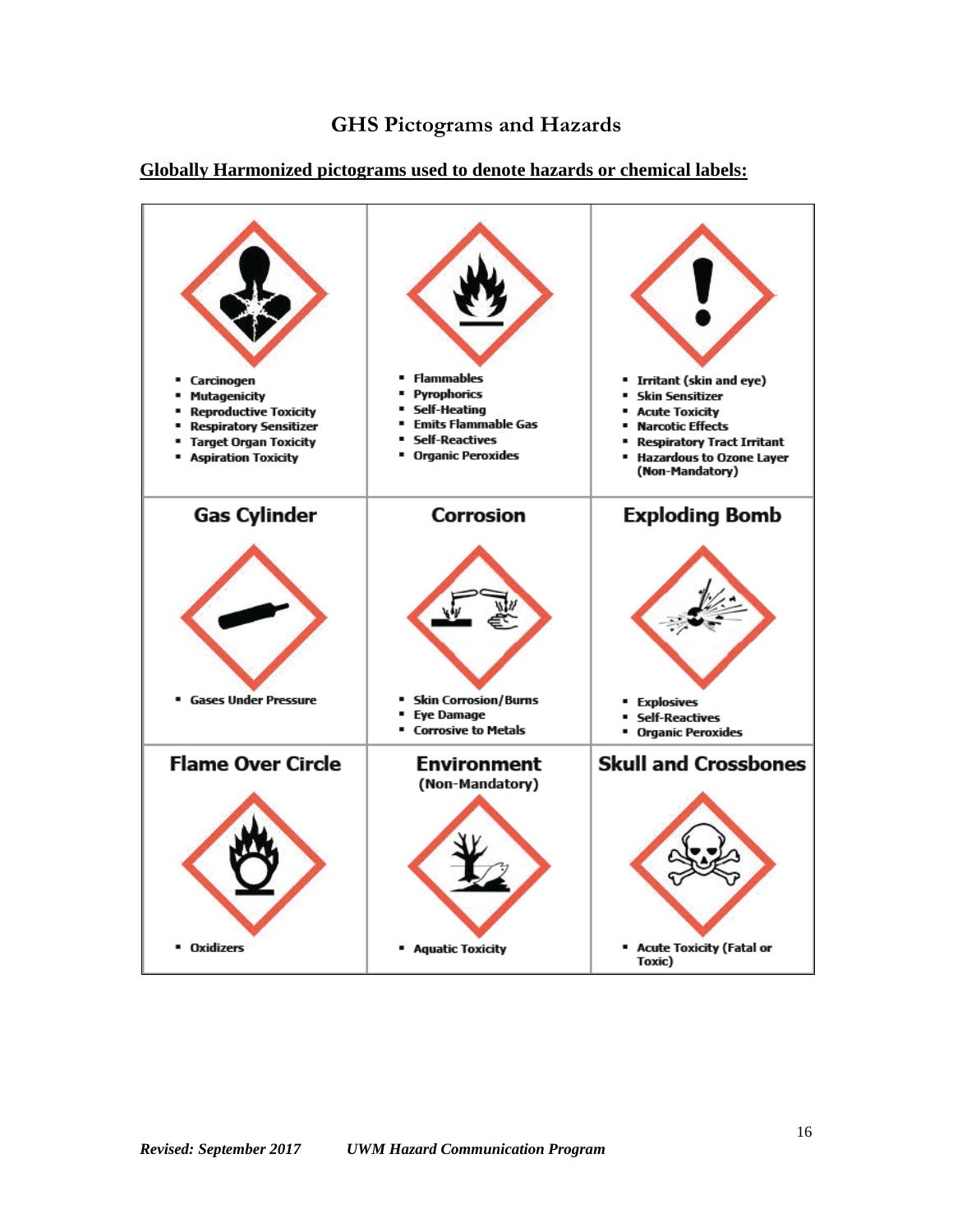#### **Appendix A-3 Covered Departments/Functional Areas**

The following list identifies departments/functional areas covered under the program. *See section 3.0 Scope for full description as this list may not be all-inclusive.*

#### **Finance and Administrative Affairs:**

*University Safety & Assurances* Animal Resource Center: Research Animal Veterinarian Biological Safety Program: Biological Safety Officer Occupational Safety: Safety & Emergency Preparedness Manager Radiation Safety Program: Radiation Safety Officer Hazardous Waste: Hazardous Waste Operator

*Facility Services* Environmental Services Supervisor Shops: Lead Workers Grounds: Grounds Supervisor Heat Plant: Heat Plant Superintendent Stores: Advanced Inventory Control Coordinator

#### **Academic Affairs**

*Architecture and Urban Planning* Work Shop: Instructional Program Manager College of Health Sciences Clinical Lab Sciences: Lab Manager

*Engineering and Applied Sciences* Supervisor, instructor or program coordinator

*Graduate School* Supervisor, instructor or program coordinator

*Great Lakes WATER Institute, School of Freshwater Sciences* Supervisor, instructor or program coordinator

*Letters and Science* Supervisor, instructor or program coordinator Chemistry: SDS collection in Room 380

*Library* Facilities: Facilities Manager

*Peck School of the Arts* Supervisor, instructor or program coordinator